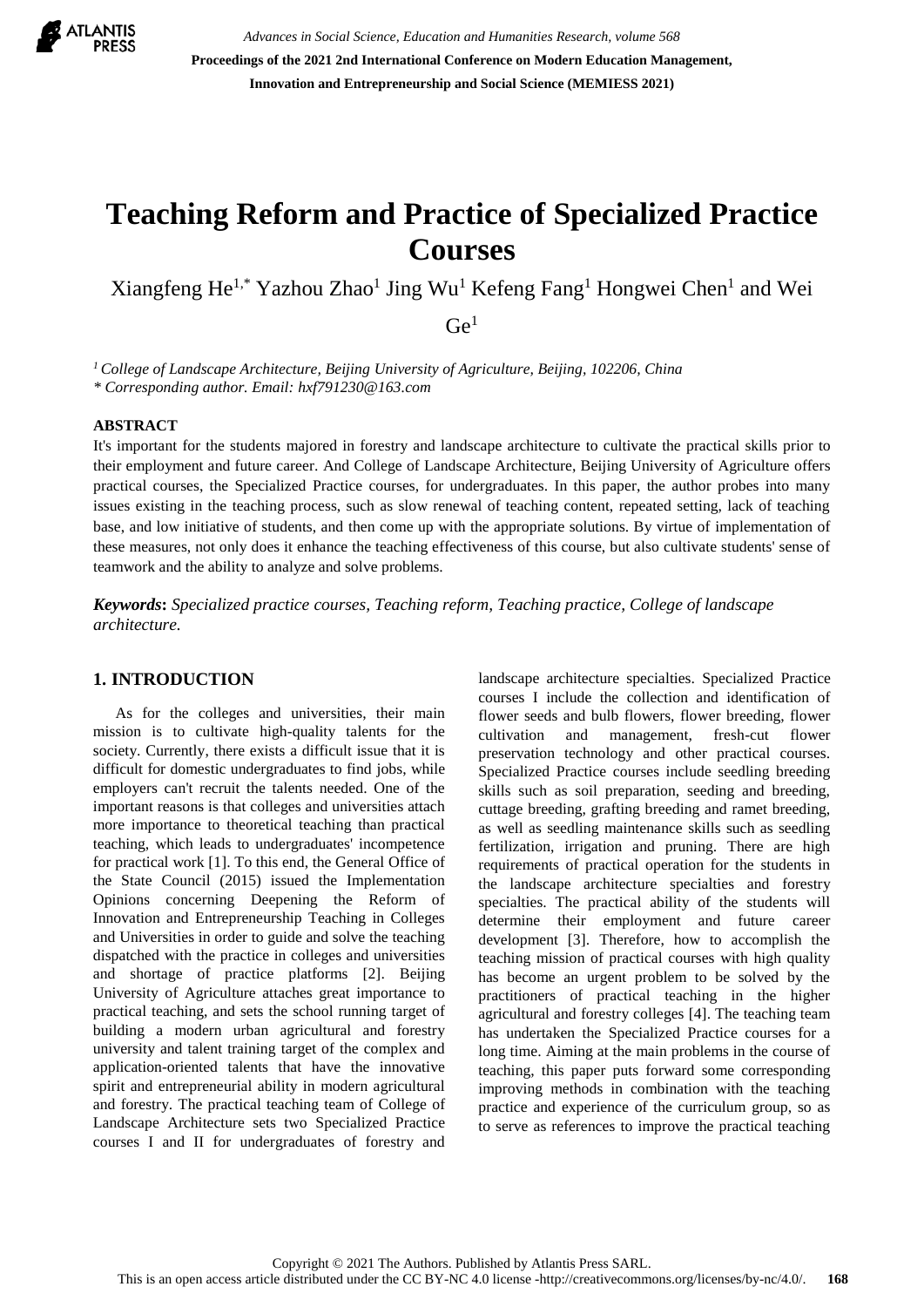

quality of forestry and landscape architecture specialties in the future.

## **2. PROBLEMS EXISTED DURING THE TEACHING PROCESS**

## *2.1. The Teachers Themselves should Improve Their Practical Operation Ability*

Due to the limited teaching staff in Beijing University of Agriculture, the number of practical teachers is not enough. Although young teachers have been introduced into Beijing University of Agriculture in recent years, most of them who directly undertake the teaching work after graduation are younger and less experienced. As a result, they offer the practical teaching with low quality. Upon many years of curriculum construction, the number of practical teaching team has reached 6 staff, so that it can fulfill the teaching needs of 4 classes of undergraduates in landscape architecture specialties and forestry specialties. The teaching team is characteristic of the rejuvenation (the average age is less than 40 years old), high education background (all of them have doctoral degrees), and strong learning ability. However, most of the teachers undertake several courses of undergraduate and graduate at the same time, as well as many other tasks such as the guidance for postgraduates and undergraduate thesis. So there are few opportunities to study in the first production line, and it is difficult for them to organically combine theory with practice. Therefore, it is of great significance for young teachers to promote their theoretical and practical operation ability in close combination with the actual needs of social production, so as to improve the quality of practical teaching.

# *2.2. Course Content Shares the Duplication with Other Practical Courses*

In the Syllabus 2016 implemented by Beijing University of Agriculture, Specialized Practice courses for landscape architecture specialties and forestry specialties are partially similar or overlapping with other practical courses. For instance, the cuttage breeding, grafting breeding and other practical skills practiced during the Nursery, Urban Forest Cultivation, Floriculture and other courses share the duplication with that of the Specialized Practice courses which are set up as the important practical operation skills for intensive training with different plant materials. As a result, students will feel that they have learned the relevant content, lacking feeling of freshness and initiative for the repeated teaching content of the course.

# *2.3. It can't Meet the Needs of the Course in Terms of the Teaching Bases*

The construction and application of teaching base serve as the basis and guarantee of the practical courses for the smooth development. Restricted by the teaching site, the teaching quality is seriously affected in the early stage of the Specialized Practice courses. Due to the lack of special management personnel before 2018, it was not equipped with the special areas for different practical training contents in the teaching nursery garden, where it is filled with trees at the age of several years and even decades, and weeds grow. It is difficult to meet the teaching objectives specified in the Syllabus. Taking the cuttage learning as an example, it's not equipped with shade structures and other facilities in the teaching nursery garden. The course teachers could only coordinate with other teachers of the College, and combine scientific research and teaching organically to ensure the smooth development of teaching. However, influenced by various factors such as scientific research progress and experimental materials, it is usually difficult to complete the teaching mission in full accordance with the teaching schedule.

# *2.4. Students Have the Low Initiative Towards the Teaching Courses*

Although Specialized Practice courses play an important role to cultivate students' practical ability, it is set up as an optional course that is limited by the total class hours of the training program in Beijing University of Agriculture. Compared with the elementary courses of Nursery, Floriculture, Dendrology and others in the specialty, students pay less attention to Specialized Practice courses, with low initiative and effect. And some students underestimate practical courses, resulting in low initiative towards Specialized Practice courses. While communicating with students, some students of forestry and landscape architecture specialties onesidedly hold that the skills taught in the practical courses are only needed by students who will be engaged in plant production in the future, which has little to do with their own future employment. As a result, these students have a negative response in the process of class, and it is difficult to achieve the expected teaching effect. Meanwhile, the practical training contents such as tree transplanting, soil preparation, pruning and so on in this course have great labor intensity, but the students have great differences in individual functioning. Consequently, it makes some students with poor physical strength feel afraid of difficulties, showing low participation. In addition, the teacher-centered models are dominated in most of the practical teaching, where the teaching content and the content of theoretic course are repeated. At the same time, students only operate in line with the process required by the practice training courses, because the specific task of each course is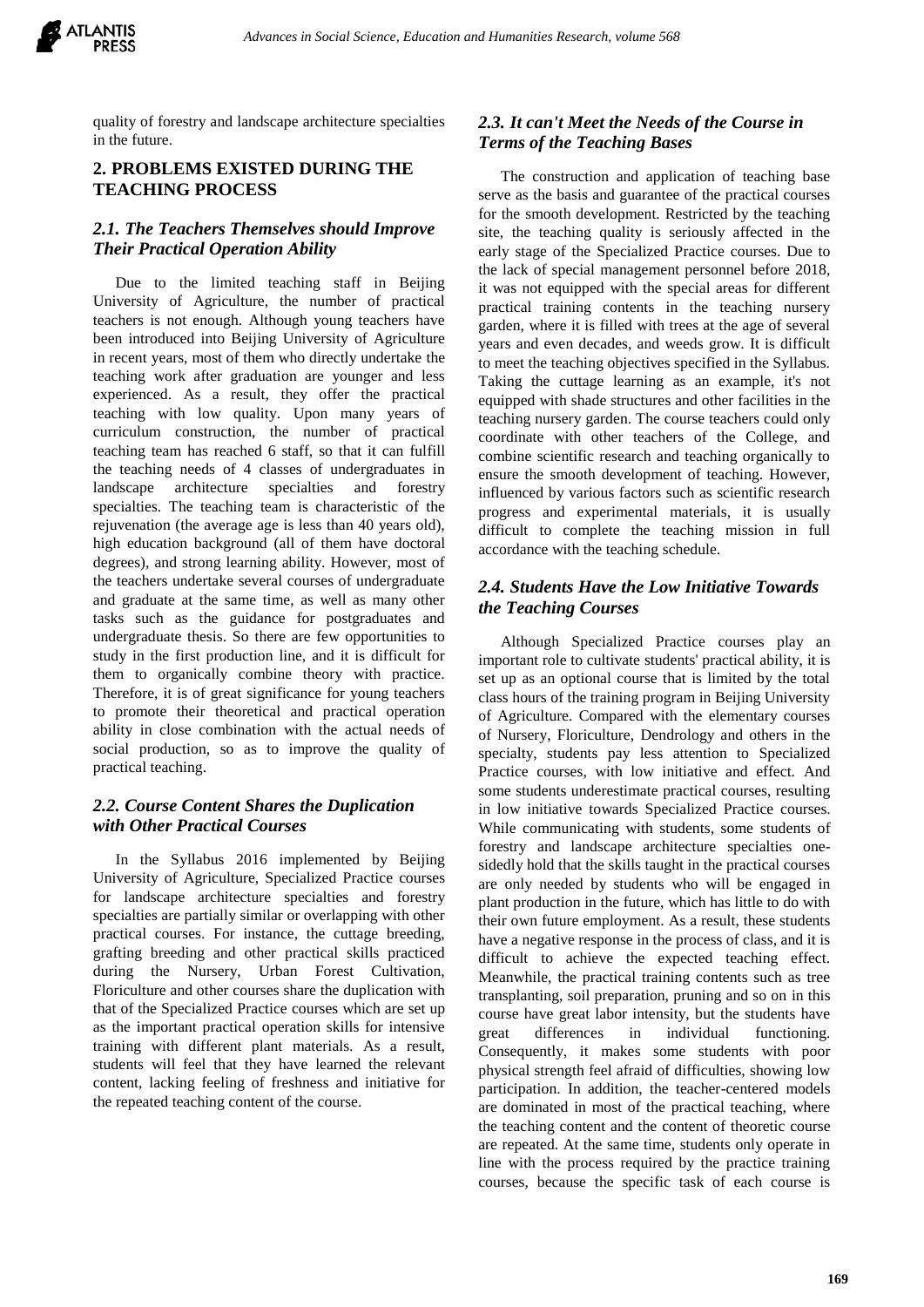given. As a result, the practical course becomes a mere formality, which fails to achieve the goal of training students' practical operation ability.

#### *2.5. Teaching Content is not Updated in Time*

With the advancement of science and technology, more and more new technologies and new instruments are continuously applied in practical work. Subject to the funds and other factors, new technology and tools update slowly in the early teaching of Specialized Practice courses, which is now seriously out of step with the production. For instance, the electric pruning machine is used to prune landscape trees in the actual work, while only the ordinary pruning shears are adopted in teaching courses; In the actual production process of the companies such as nursery garden, the perforating machines of seedling transplantation and other mechanical equipment are used for seedling transplantation, but the shovels are adopted for operation in the teaching process. Therefore, it is difficult for students with the dated practical knowledge to cope with the actual work when they come to the relevant enterprise for internship.

## **3. CORRESPONDING MEASURES OF TEACHING REFORM**

Taking the problems existing in the Specialized Practice teaching of the above majors into account, a series of teaching reform measures are carried out.

#### *3.1. Improve Teachers' Practical Skills by Various Means*

Aiming at the problem of teachers' lack of practical experience, the practical skills of the course teachers of Specialized Practice courses may be improved through various channels such as understanding the current situation of the industry development in the relevant enterprises, visiting and learning new technologies and new methods in enterprises, participating in the teaching training of practical courses and conducting internal discussions in the course groups. For example, the teachers of the curriculum group go to Huangfa Nursery in Beijing many times annually. Combined with production practice, they can learn new technologies and methods from the first production line. What's more, teaching seminars within the curriculum group are carried out at regular intervals, and veteran teachers with rich experience are invited to carry out teaching demonstrations to play the role of "spreading, helping and guiding" of excellent veteran teachers. Thus, it comprehensively improves the overall practical teaching level of teachers in the teaching curriculum group.

# *3.2. Develop a New Syllabus and Rationalize the Course Content*

Taking the overlapping of Specialized Practice courses and the practical teaching content of other courses into account, the teachers of the concerned practical courses held a concentrative discussion while revising the new Syllabus in 2020 in order to avoid unnecessary repetition and overlapping in the subsequent teaching. In terms of the important and difficult practical contents such as grafting breeding, different plant materials will be selected in the course of practical courses, and new operation tools and methods will be introduced to enhance the initiative of students. Thus, the students can be fully improved in terms of the professional skills, team collaboration and other abilities as far as possible in the limited class hours.

#### *3.3. Strengthen the Construction of Teaching base and Purchase the Latest Practical Tools*

In order to improve the practical teaching quality of students comprehensively, the College of Landscape Architecture, Beijing University of Agriculture constructed a teaching nursery garden covering an area of nearly 10000 m<sup>2</sup> with a lot of manpower and material resources in 2018, which mainly serves as the training sites for Specialized Practice courses. The planting areas, transplanting areas and tree pruning areas are set up in line with the course arrangement. At the same time, the shade shed and sand ponds are set up for practical teaching. It can fully meet the practical teaching missions of 4 classes in two specialties in the nursery garden annually. The teachers of this course group are responsible for the overall management in the teaching nursery garden, where it's equipped with special managers to ensure the normal use of teaching nursery. In addition, the teachers of this teaching team actively applied for the related teaching reform projects. With the aid of the teaching reform projects of the College of Landscape Architecture and Beijing University of Agriculture, they purchased the electric scissors, electric perforating machines and other practical equipment in order to ensure the close connection between the teaching contents and the actual production. The construction of the above hardware facilities has laid a solid foundation for the comprehensive improvement of the teaching quality of Specialized Practice courses.

## *3.4. Make the Students Realize the Importance of this Course and Improve their Learning Initiative*

In view of the low initiative of students, we can illustrate the importance of the contents taught in Specialized Practice courses in the future work in order to enhance their attention and interest in learning. We can set an example of graduates working in the famous